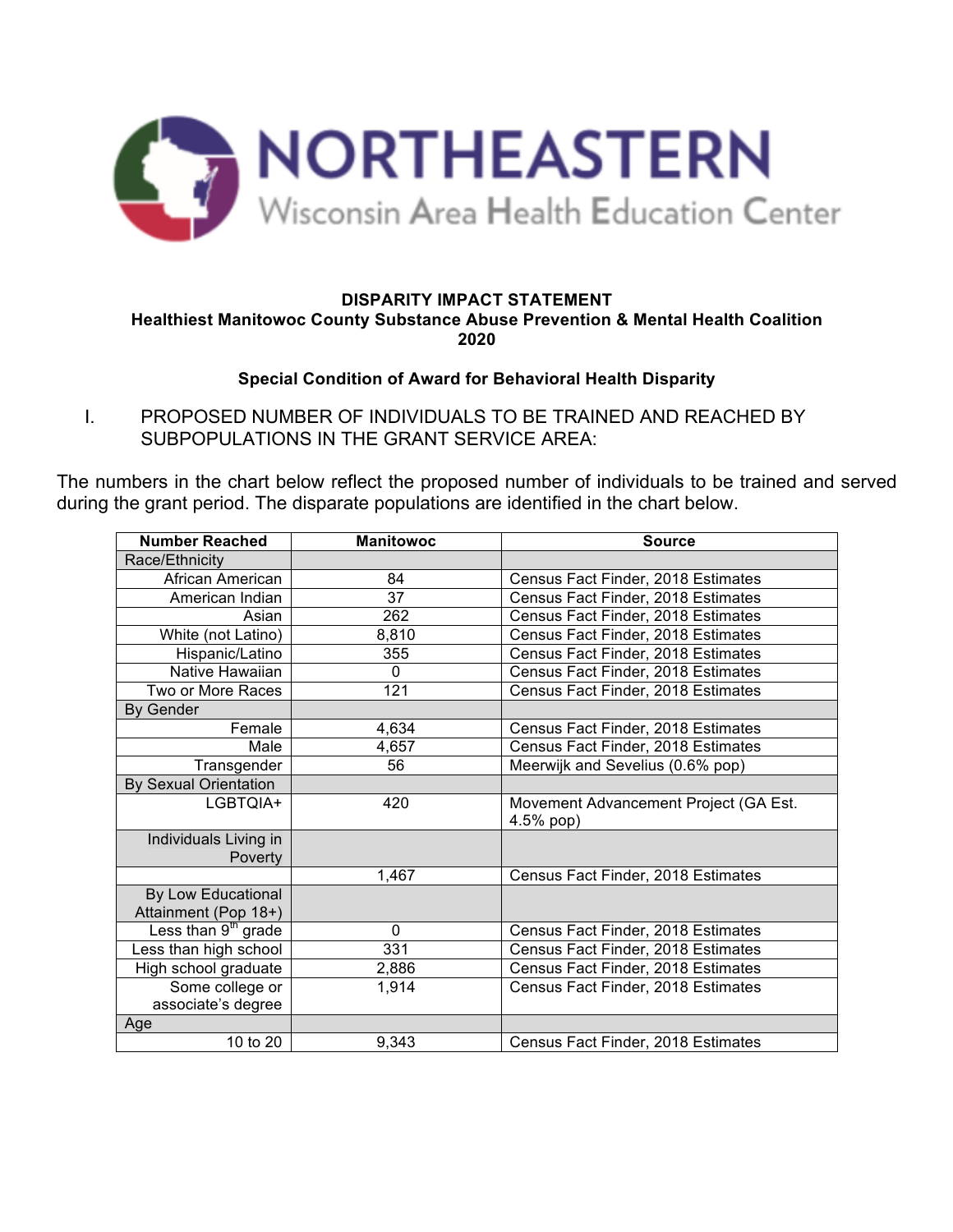| Prevalence of Use by Minority Ethnicity            | Hispanic | <b>Black</b> | Asian | Am. Indian |
|----------------------------------------------------|----------|--------------|-------|------------|
| Ever tried cigarettes                              | 29%      | 16%          | 16%   | 44%        |
| Tried cigarettes before age 13                     | 42%      | n/a          | 71%   | n/a        |
| Smoked cigarettes in past 30 days                  | 8%       | 0%           | n/a   | n/a        |
| Ever tried vaping                                  | 50%      | 54%          | 20%   | 65%        |
| Vaped in last 30 days                              | 25%      | 17%          | n/a   | n/a        |
| Tried to quit using tobacco products in last 12 mo | 46%      | n/a          | n/a   | n/a        |
| Ever had alcoholic beverage                        | 64%      | n/a          | 42%   | n/a        |
| First drink by age 13 (among drinkers)             | 34%      | n/a          | 15%   | n/a        |
| Drank alcohol in past 30 days                      | 31%      | n/a          | 12%   | n/a        |
| Binge drinking in past 30 days                     | 18%      | n/a          | n/a   | 5%         |

## **II. A QUALITY IMPROVEMENT PLAN USING OUR DATA:**

A continuous quality improvement approach will be used to analyze, assess and monitor key performance indicators as a mechanism to ensure high-quality and effective program operations. Monitoring activities will focus on:

ACCESS: The project team will collaborate with the community enrichment program and the county health specialist consortium in planning the design and implementation of program activities to ensure the cultural and linguistic needs of training recipients are effectively addressed, particularly the disparate population.

USE: Training and technical assistance activities will be designed and implemented in accordance with the cultural and linguistic needs of individuals in the community. Outcomes: GPRA data will be used to monitor and manage program outcomes by race, ethnicity, and LGBTQIA+ status within a quality improvement process. Programmatic adjustments will be made as indicated to address identified issues, including behavioral health disparities, across program domains. A primary objective of the data collection and reporting will be to monitor/measure project activities in a manner that optimizes the usefulness of data for project staff and consumers; evaluation findings will be integrated into program planning and management on an ongoing basis (a "self-correcting" model of evaluation). For example, training and technical assistance data will be reported to staff on an ongoing basis, including analyses and discussions of who may be more or less likely to be exposed to training and technical assistance activities. The Evaluator will meet regularly with staff, providing an opportunity for staff to identify successes and barriers encountered in the process of project implementation. These meetings will be a forum for discussion of evaluation findings, allowing staff to adjust or modify project services to maximize project success. Outcomes for all activities will be monitored across race and ethnicity to determine the grant's impact on behavioral health disparities.

## **III. ADHERENCE TO CLAS STANDARDS:**

Our quality improvement plan will ensure adherence to the enhanced National Standards for Culturally and Linguistically Appropriate Services (CLAS Standards) in Health and Health Care. This will include attention to:

a. Diverse cultural health beliefs and practices Training and hiring protocols will be implemented to support the culture and language of all subpopulations, with a focus on the Latin subpopulation.